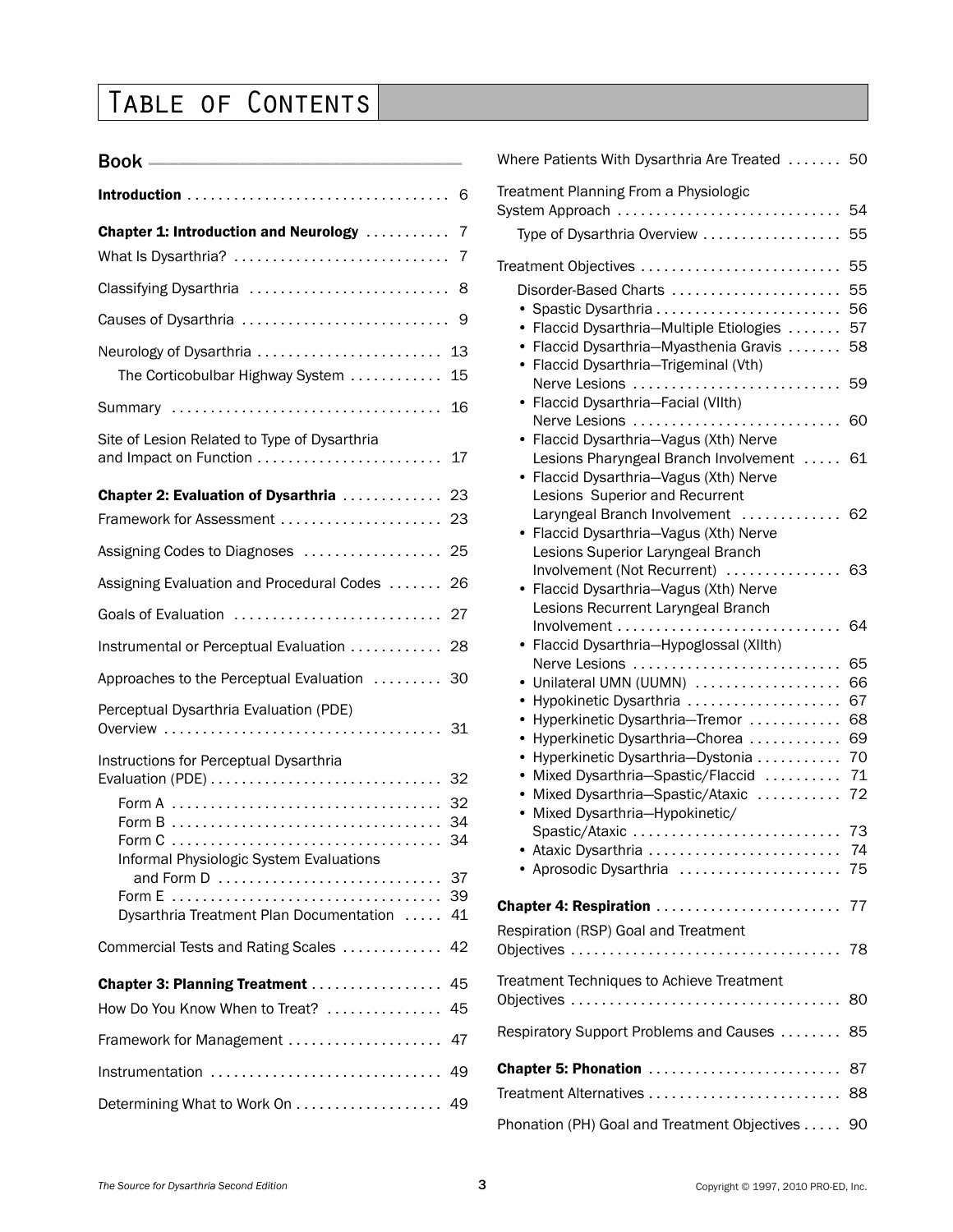| Treatment Techniques to Achieve Treatment                                 | 91  |
|---------------------------------------------------------------------------|-----|
|                                                                           |     |
| Phonation Problems and Causes                                             | 95  |
| Chapter 6: Resonance                                                      | 97  |
| Flaccid Dysarthria                                                        | 97  |
| Spastic Dysarthria                                                        | 97  |
|                                                                           | 98  |
| Resonance (RSN) Goal and Treatment                                        | 98  |
| Treatment Techniques to Achieve Treatment                                 | 99  |
| Resonance Problems and Causes<br>104                                      |     |
|                                                                           | 105 |
| Articulation (AR) Goal and Treatment Objectives<br>106                    |     |
| Treatment Techniques to Achieve Treatment                                 | 109 |
| Resistance Exercises/Strengthening                                        | 110 |
| Increasing Tone<br>112                                                    |     |
| 112<br>Improving Accuracy                                                 |     |
| Stimulating Production of Individual Sounds                               | 113 |
| Other Helpful Techniques                                                  | 114 |
| Compensatory Techniques                                                   | 114 |
| Articulation Problems and Causes                                          | 116 |
| Consonants Classified by Manner, Place,                                   |     |
| Chapter 8: Prosody<br>119                                                 |     |
|                                                                           | 120 |
| 123                                                                       |     |
| Prosody (PR) Goal and Treatment Objectives 124                            |     |
| Treatment Techniques to Achieve Treatment                                 | 127 |
| Prosody Problems and Causes  132                                          |     |
| <b>Chapter 9: Intelligibility, Comprehensibility,</b>                     |     |
| Efficiency, and Environment.<br>133<br>Participation in Activities<br>134 |     |
| Environmental Factors<br>134                                              |     |
| Signal-Independent Information  136                                       |     |
|                                                                           |     |

| Participation Goal  136                                           |     |
|-------------------------------------------------------------------|-----|
| Treatment                                                         | 136 |
| Treatment Objectives                                              | 137 |
| Applying Skills in Functional Situations                          | 139 |
| Chapter 10: Dysarthria in Children  143<br>Causes and Course  143 |     |
| Types of Dysarthria and Sites of Lesion  147                      |     |
| The Evaluation Process  147                                       |     |
|                                                                   |     |
| Motor Learning  153                                               |     |
| Intelligibility, Comprehensibility, Efficiency  154               |     |
| Prognosis  154                                                    |     |
| Augmentative and Alternative Communication                        |     |
| Conclusion  155                                                   |     |
| Equipment and Suppliers                                           | 156 |
|                                                                   |     |
| <b>CD Rom ___________________</b>                                 |     |
| <b>Chapter 2: Evaluation of Dysarthria</b>                        |     |

| Perceptual Dysarthria Evaluation (PDE)  1<br>Dysarthria Treatment Plan  6 |  |
|---------------------------------------------------------------------------|--|
| Informal Evaluations<br>Articulation  11                                  |  |
| Grandfather Passage  16                                                   |  |
| Questions to Elicit Conversational Speech 17                              |  |
| Words for Reading or Imitation to Assess                                  |  |
| Sentences for Reading or Imitation to Assess                              |  |